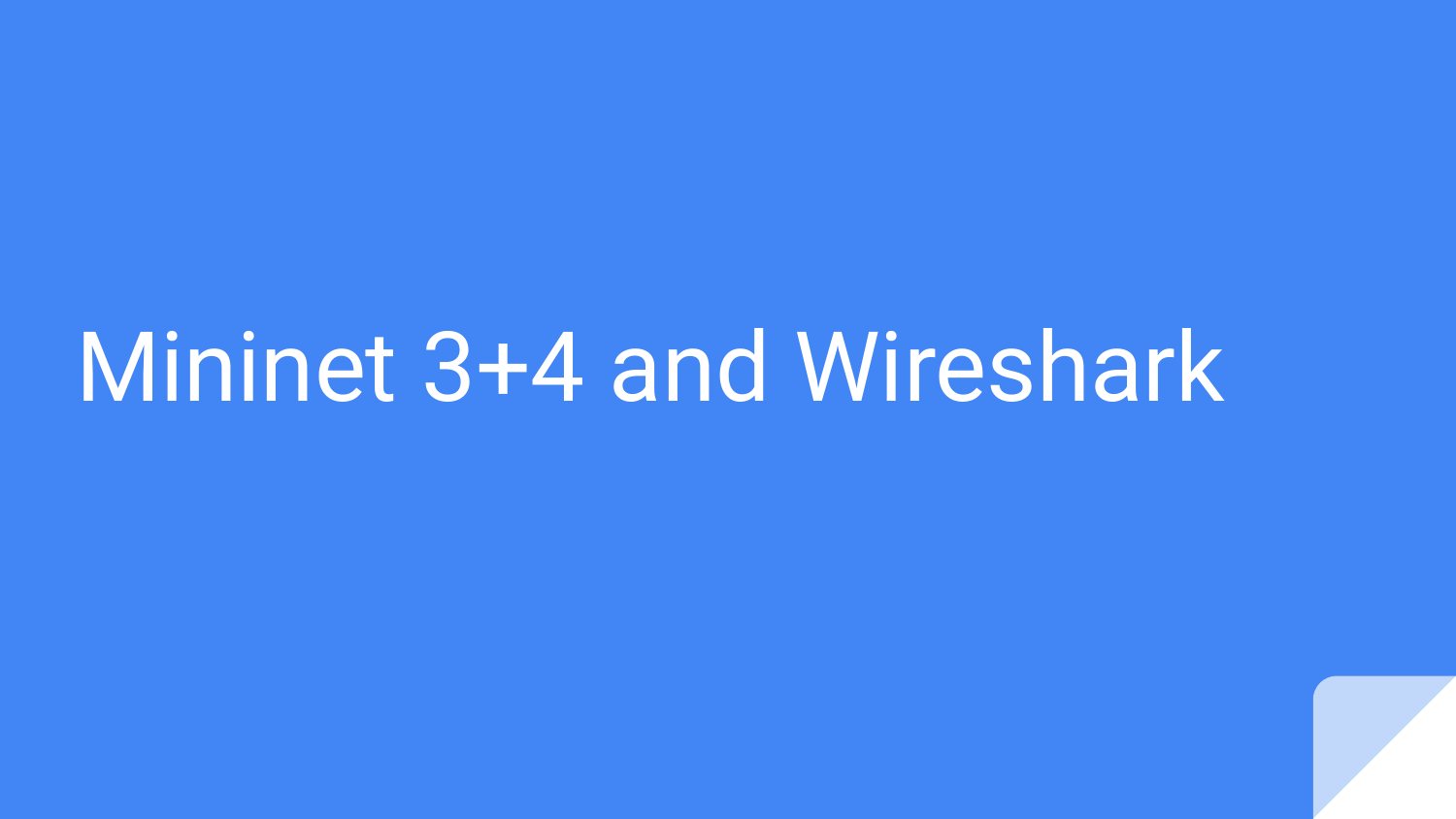# Running GUI Apps through Mininet VM

#### Can you SSH into your VM?

- **● Yes, I can SSH into my Mininet VM**
	- **○ Install and run X11 Server**
	- **○ Mac users:**
		- **XQuartz: <https://www.xquartz.org/>**
	- **○ Windows users:**
		- Use WSL, Putty, or other X11 compatible SSH client (not ssh from Windows 10 **cmd.ex)**
		- **■ VcXsrv:** <https://sourceforge.net/projects/vcxsrv/>
	- **○ Issues?**
		- See here: <https://github.com/mininet/mininet/wiki/FAQ#x11-forwarding>
- **● No, I am using the VirtualBox console or the above didn't work**
	- **○ <https://github.com/mininet/mininet/wiki/FAQ#can-i-run-a-guix11-application-within-a-mininet-host>**
	- **○ Follow those instructions to run Wireshark inside the VirtualBox window.**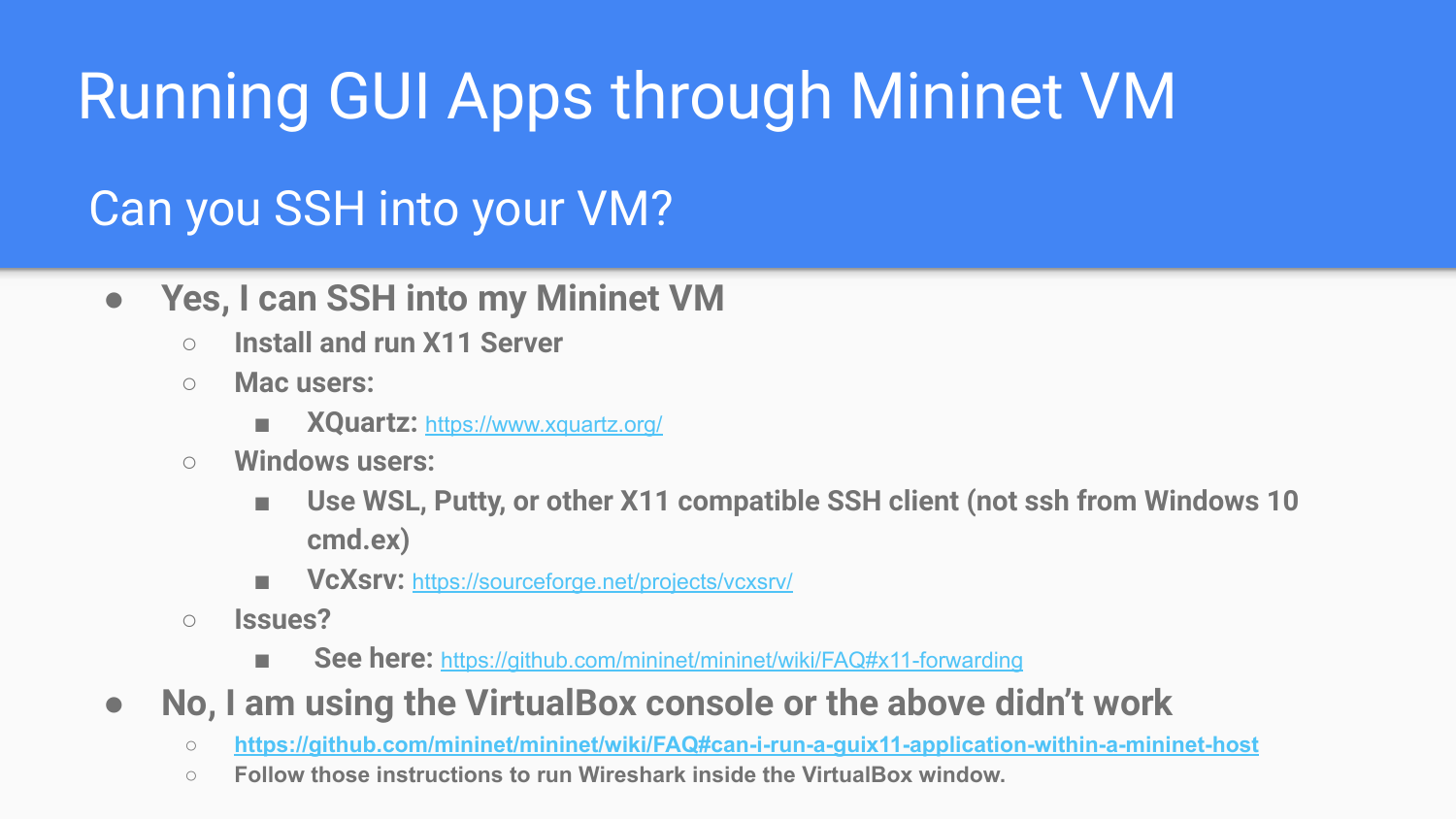### Software Defined Networking

SDN splits the Control and Data planes to allow programmatic control of networks

- Data Plane
	- Responsible for moving data from one part to another the 'flows' in a switch
	- Needs to be very fast and low latency
- Control Plane
	- Responsible for deciding where data goes
	- It controls the Data plane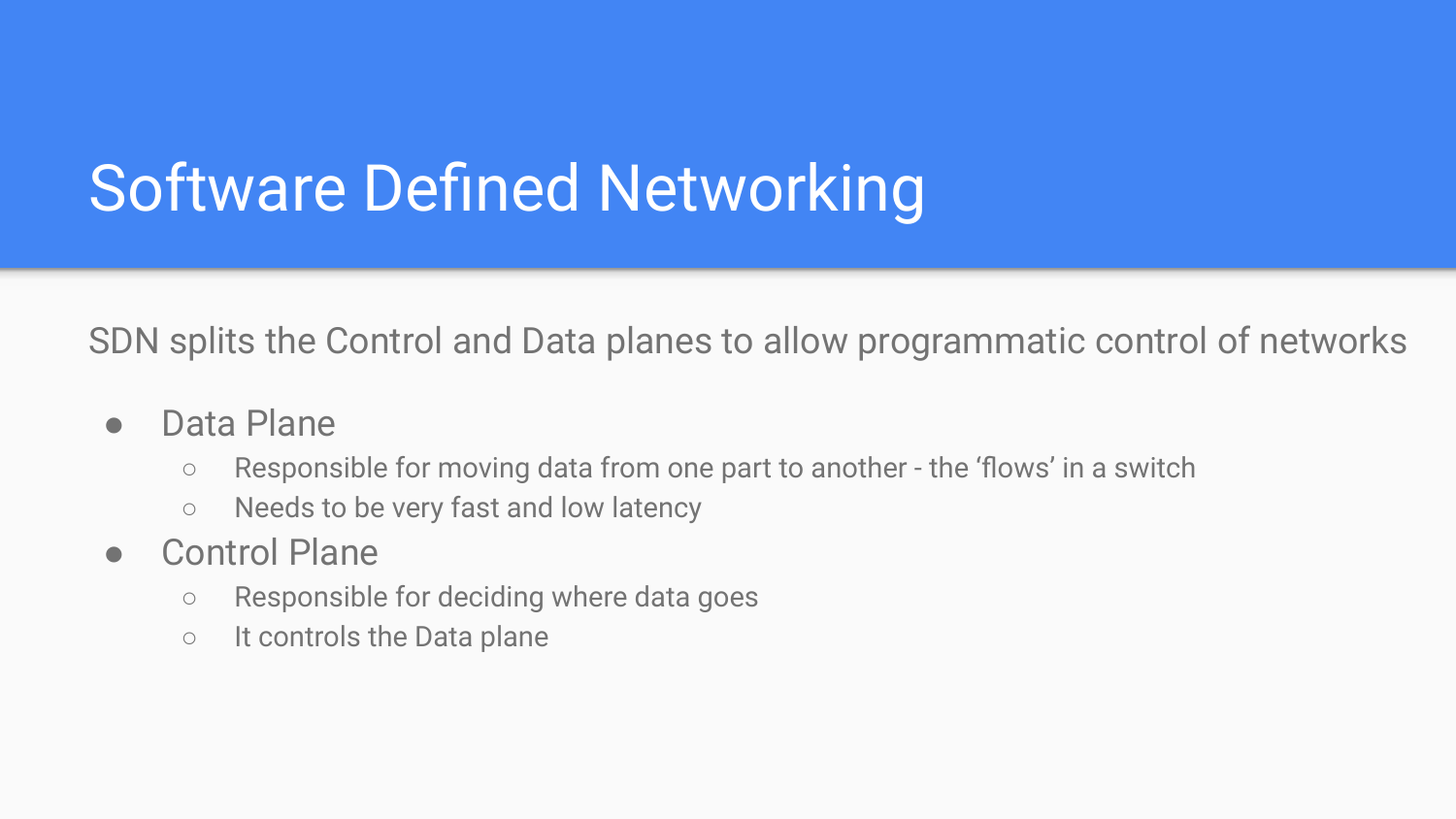#### Why do we want or care about SDN?

#### **Hopefully this picture sums it up**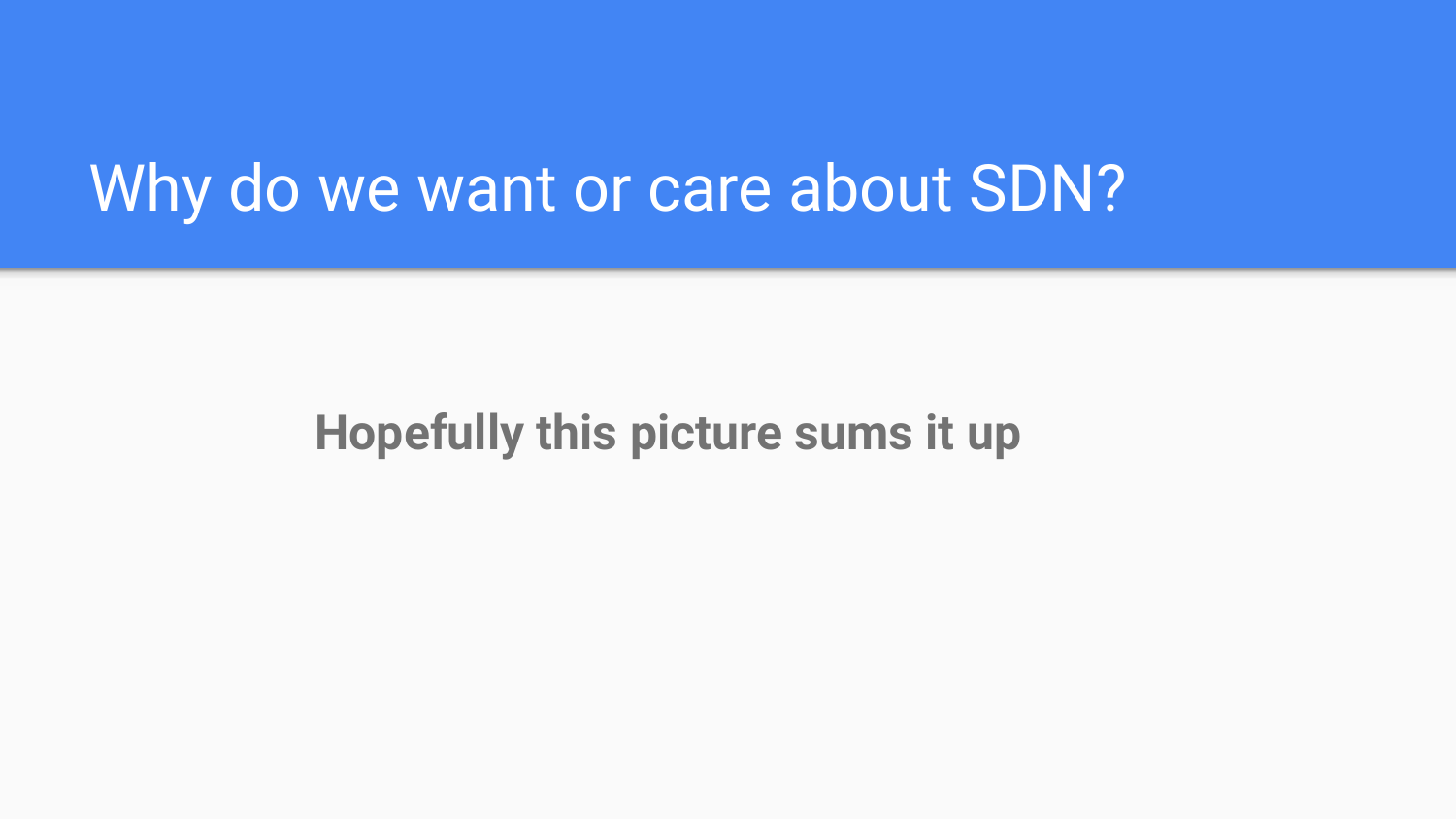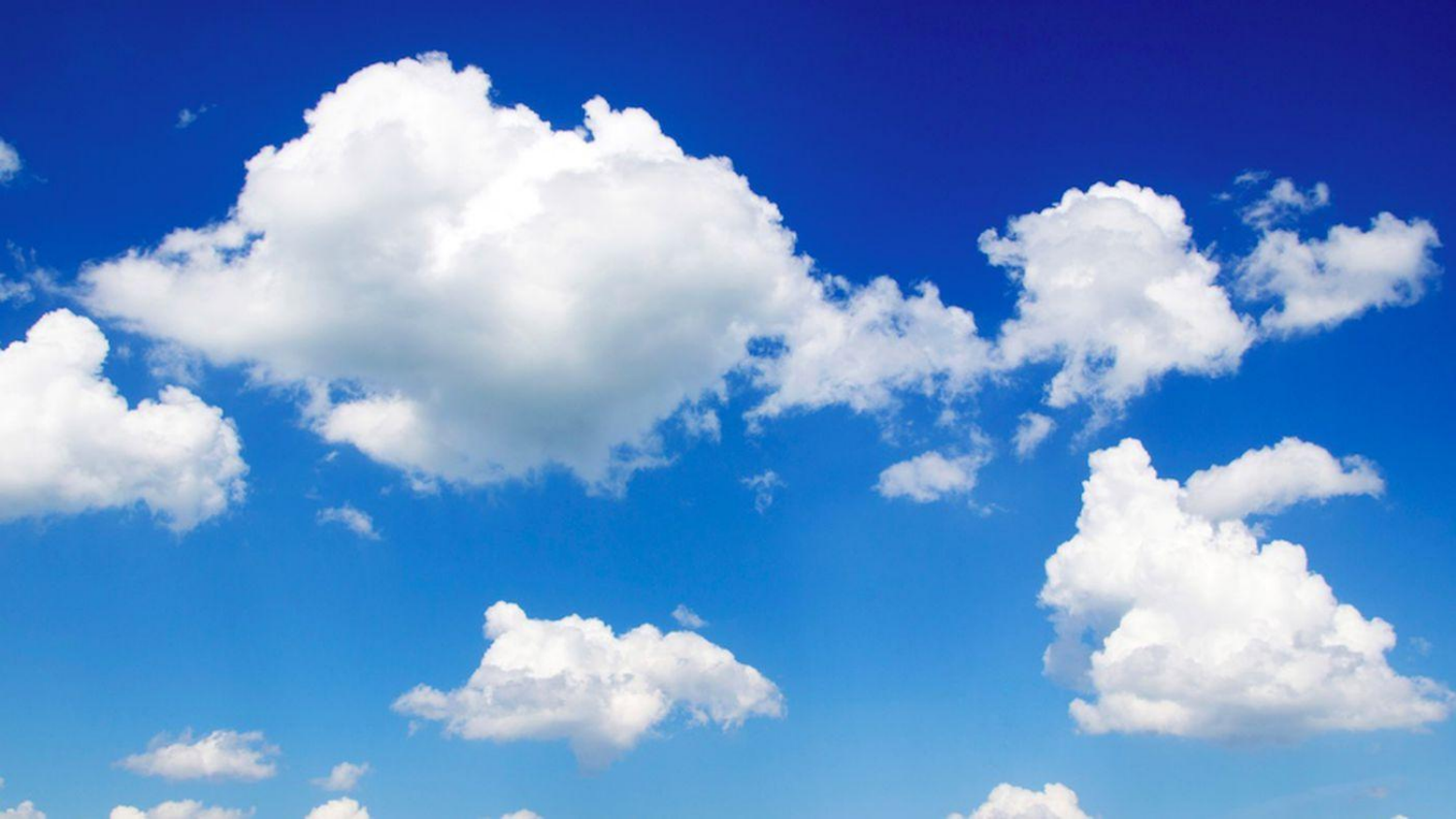### **OpenFlow**

SDN splits the Control and Data planes to allow programmatic control of networks

OpenFlow is an standard SDN protocol.

The protocol can be and is implemented in real hardware.

- Used in datacenter switches
- Alternative to using Vendor-specific configuration tools such as Cisco IOS CLI

It can also be implemented in software-based virtual networks.

**Mininet**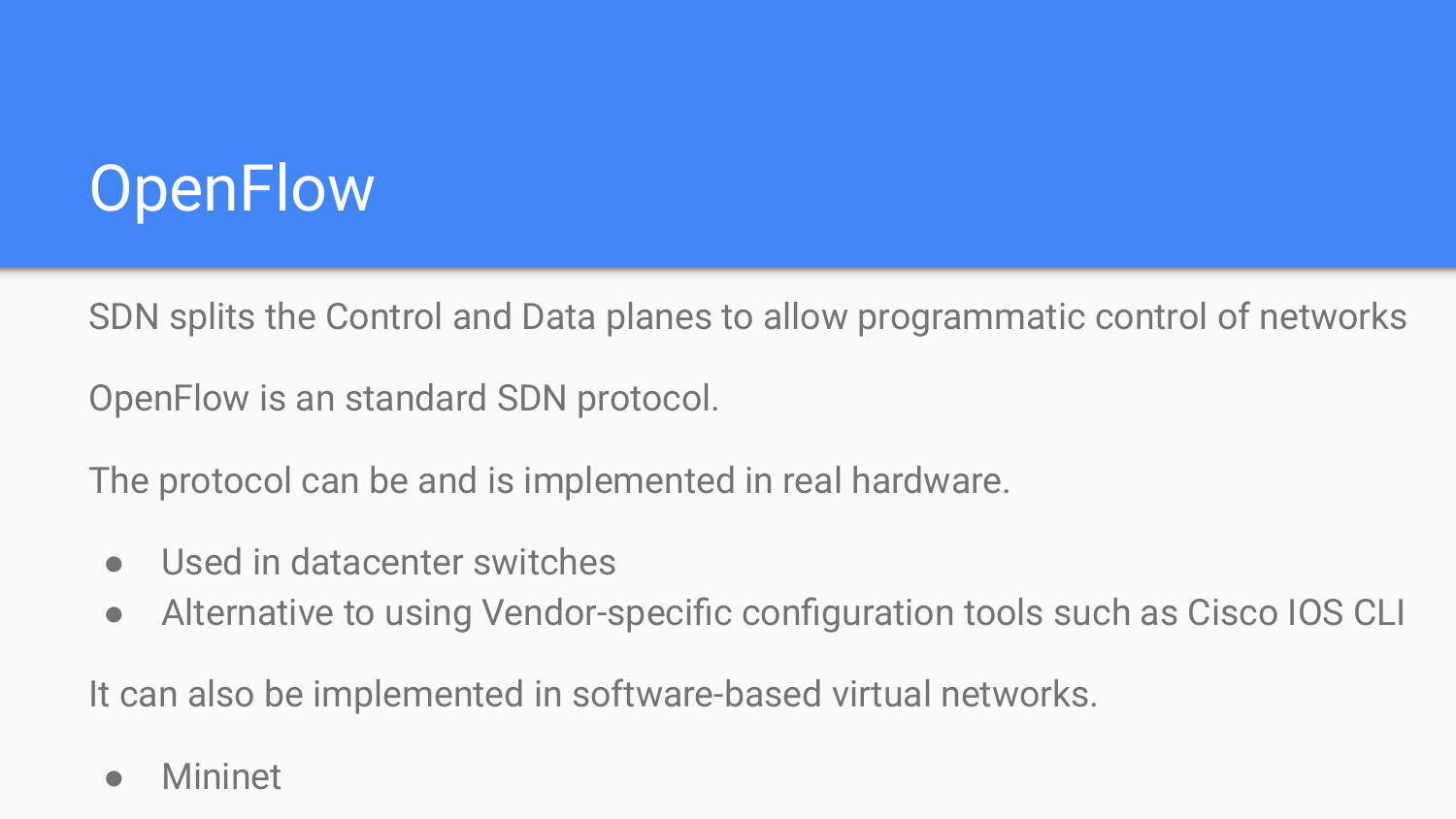### What is Mininet?

Software that creates a virtual network using process-based abstraction

Each process runs in its own virtual network namespace

- Has its own virtual network hardware as well as IP's and MAC addresses

These virtual networks are used extensively in the cloud as well as for container networking (Docker!)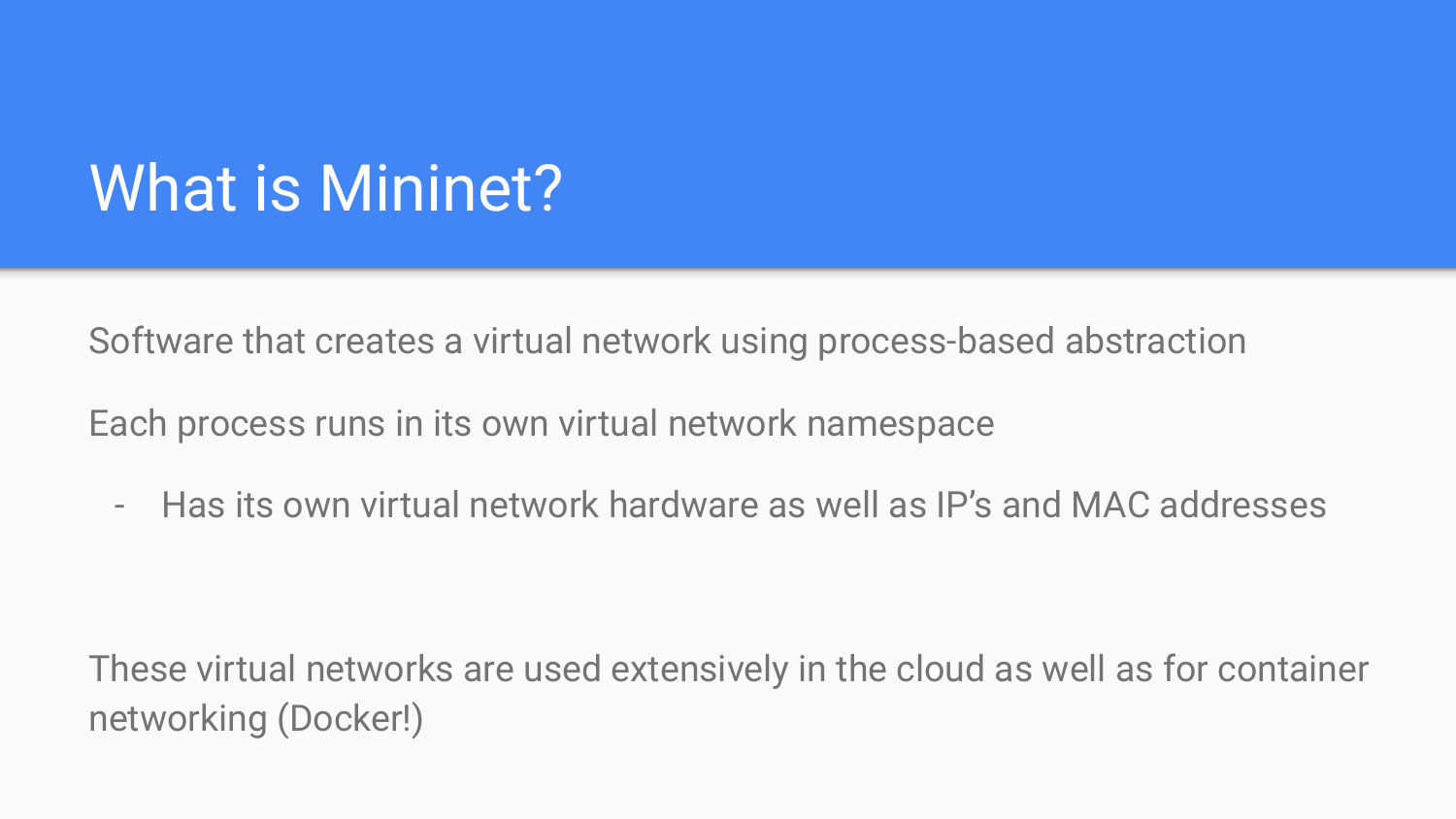### SDN in Mininet

Data Plane:

- OpenVSwitch (<https://www.openvswitch.org/>)
	- This is an OpenFlow compatible Virtual Switch
	- It is designed to enable massive network automation through programmatic extension, while still supporting standard management interfaces and protocols

Control Plane

- OpenFlow Controller which you implement in Mininet 2, 3, and 4.
- In our case we are using the Python-based Pox OpenFlow Library.
	- There are plenty of OpenFlow libraries in other languages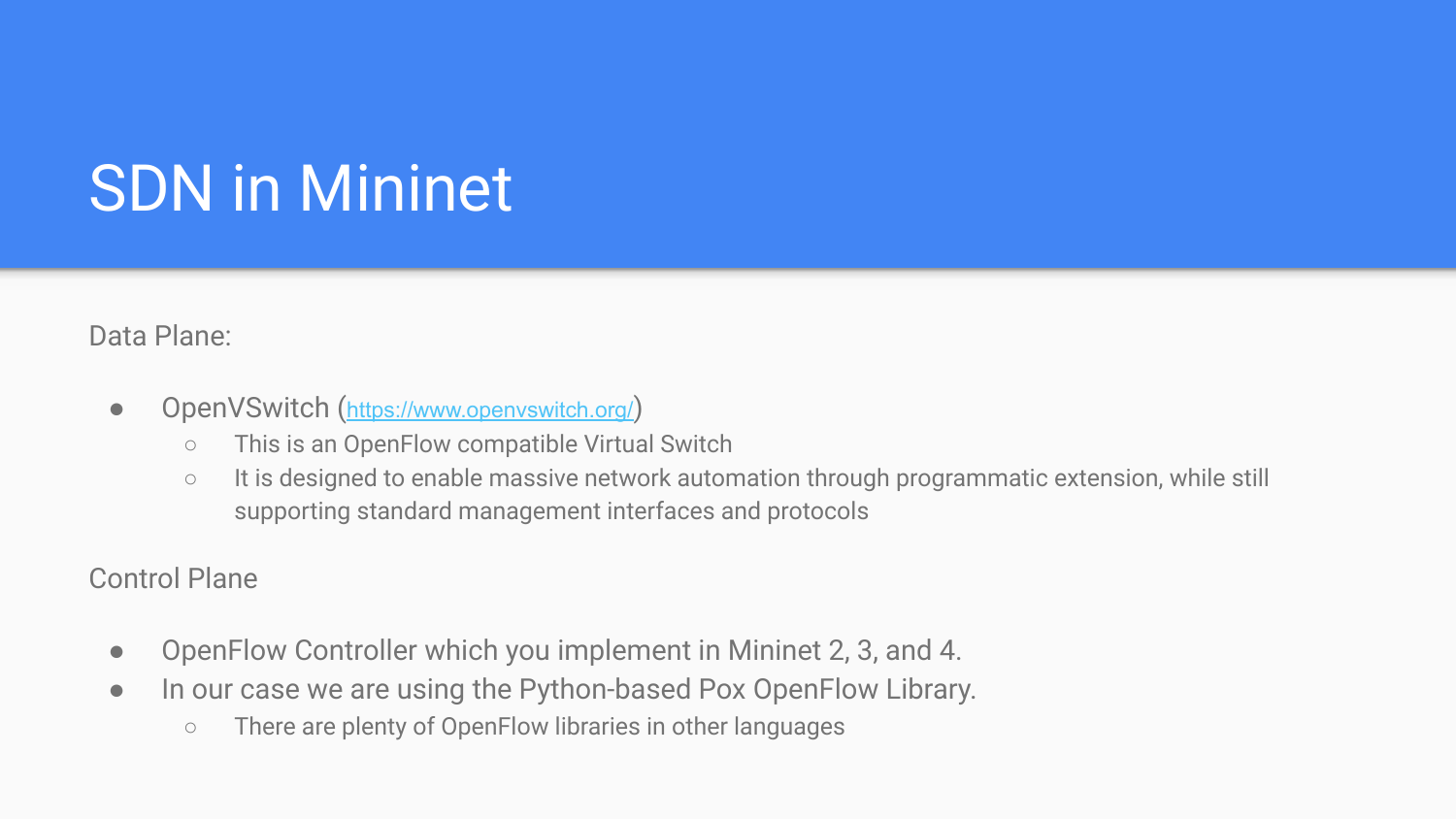You created a virtual network topology containing multiple hosts and a switch using Mininet.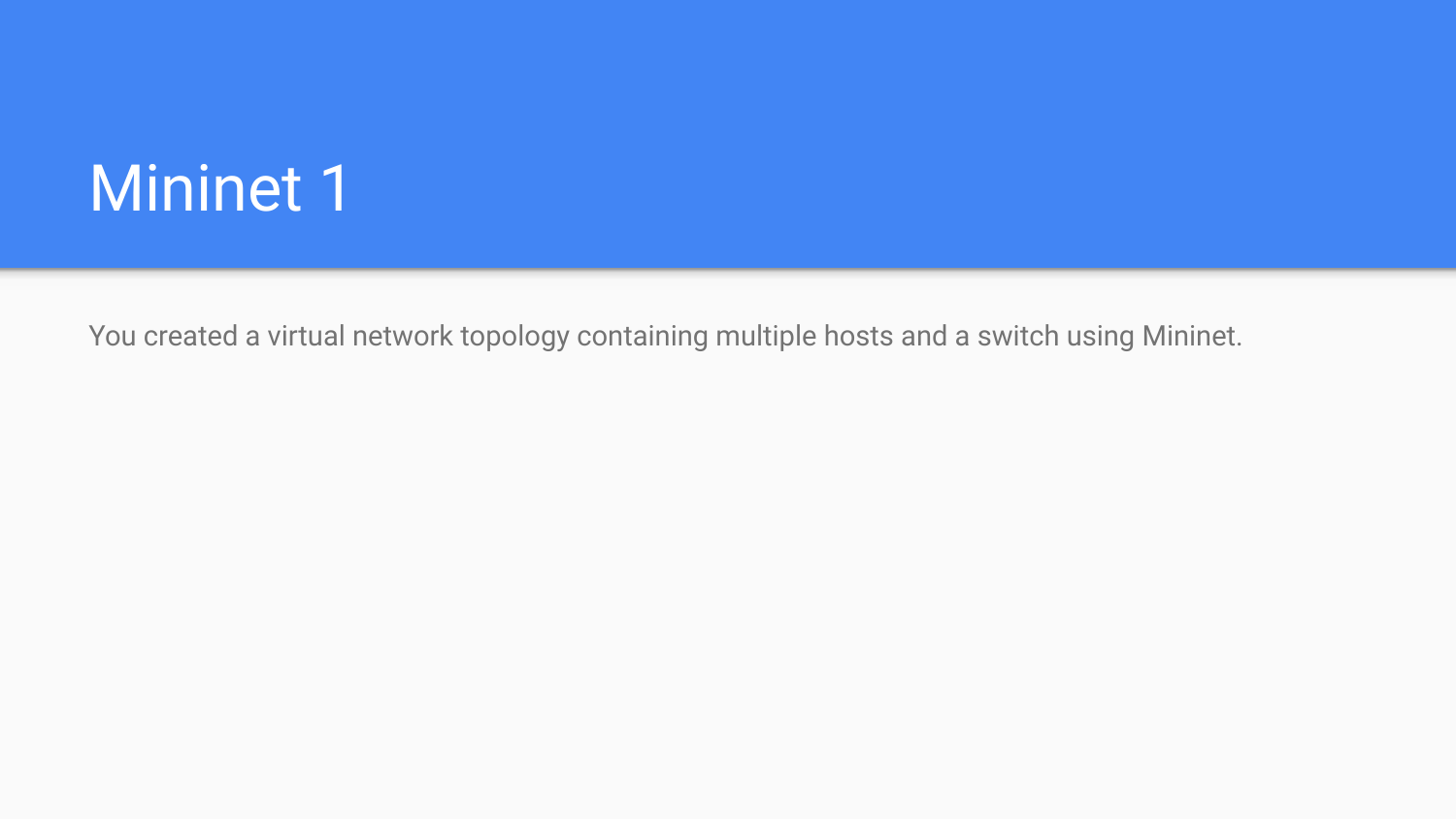You implemented a basic Firewall using Pox-based Openflow controller

Your controller, on startup, installed data-flow rules (ofp\_flow\_mod) into the Switch to:

- Flood ARP packets
- Flood ICMP packets
- Drop all other (IPv4) packets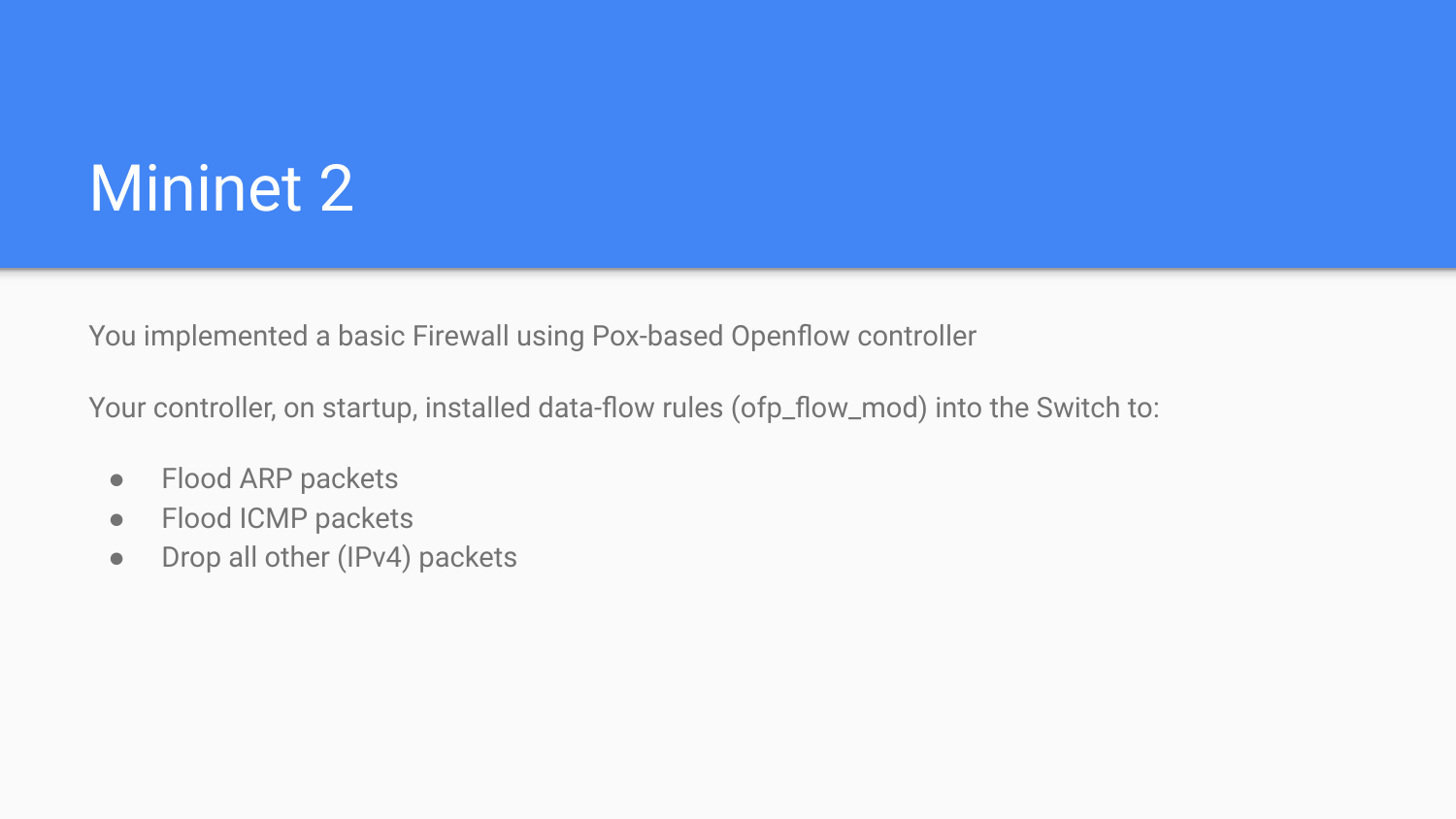```
[h10@10.0.1.10/24]--{s1}--\<br>[h20@10.0.2.20/24]--{s2}--{cores21}--{dcs31}--[serv1@10.0.4.10/24]<br>[h30@10.0.3.30/24]--{s3}--/ |
                                  [hnotrust1@172.16.10.100/24
```
You implement a controller for a more complex virtual network topology There are now multiple switches connected to a central router (cores21) The switches - s1, s2, s3, and dcs31 - should be very simple and can just flood traffic The router, cores21, cannot flood all ports and should use a specific port for the destination subnet.

In mininet cli:

\*\*\* Starting CLI: mininet> net h1 h1-eth0:s1-eth1 … s1 lo: s1-eth1:h10-eth0 s1-eth2:cores21-eth1 mininet> ports cores21 lo:0 cores21-eth1:1 cores21-eth2:2 cores21-eth3:3 cores21-eth4:4 cores21-eth5:5 ...

You will need to use the specific individual switch port numbers (not OFPP\_FLOOD) for cores21

- of.ofp\_action\_output(port = PORTNUM)
- Can be done dynamically
	- Easier and acceptable to hardcode (not acceptable for part4)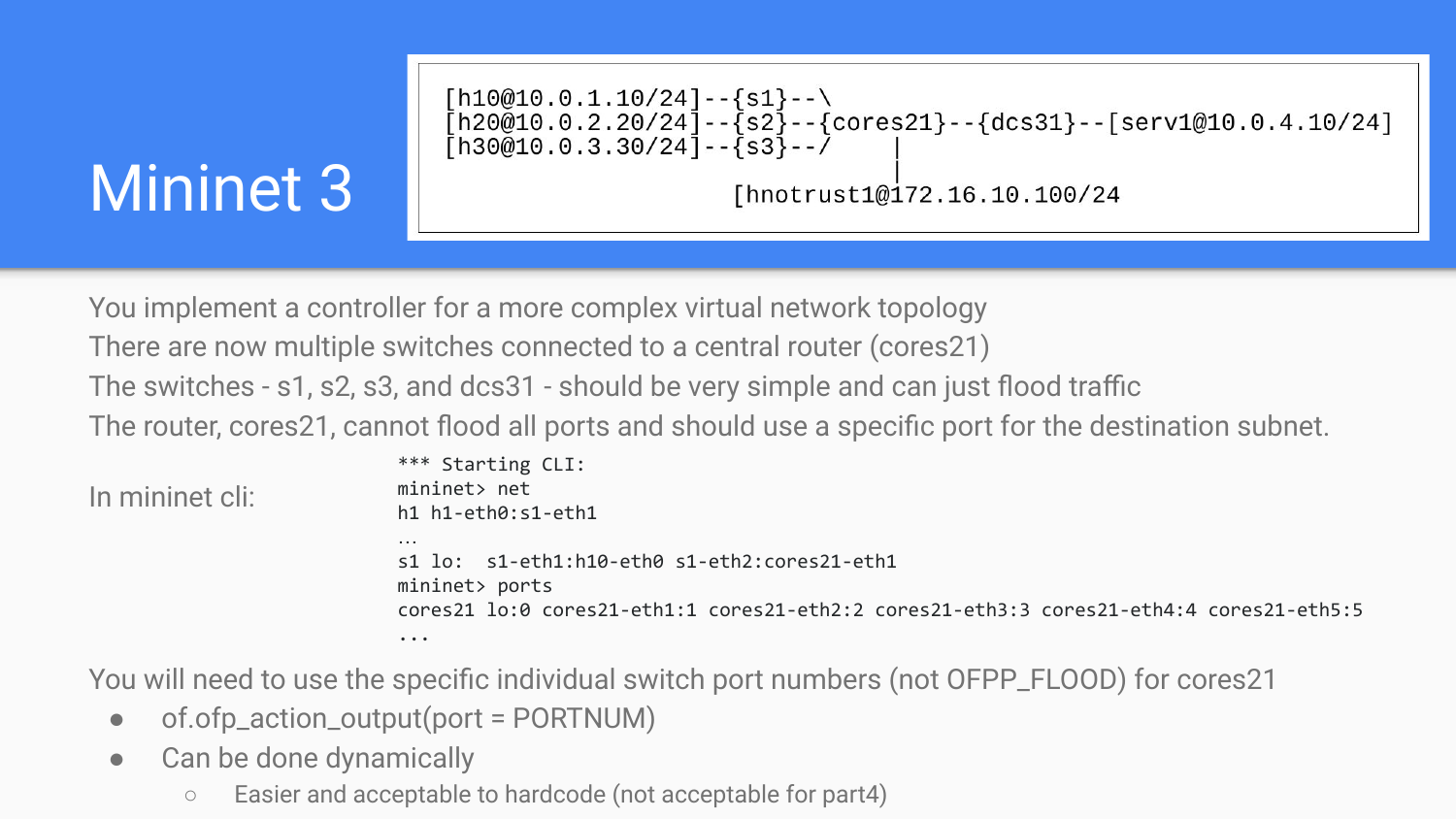[h10@10.0.1.10/24]--{s1}--\<br>[h20@10.0.2.20/24]--{s2}--{cores21}--{dcs31}--[serv1@10.0.4.10/24]<br>[h30@10.0.3.30/24]--{s3}--/ | [hnotrust1@172.16.10.100/24

Similar topology to Mininet 3, but more intelligent, real routing.

Mininet 3 'brute-forces' the network by forwarding packets between switches and routers.

In Mininet 4, you implement an actual router which the hosts talk to as a 'gateway':

- cores21 functions as an L2 switch in part3
	- Forwards the unmodified packets to the correct destination
- cores21 functions as an L3 router in part4
	- $\circ$  L3 routers will change MAC addresses when routing between subnets
	- Mininet hosts will be expecting this type of L3 functionality
	- Warning: hosts will ignore packets that don't have the correct MAC addresses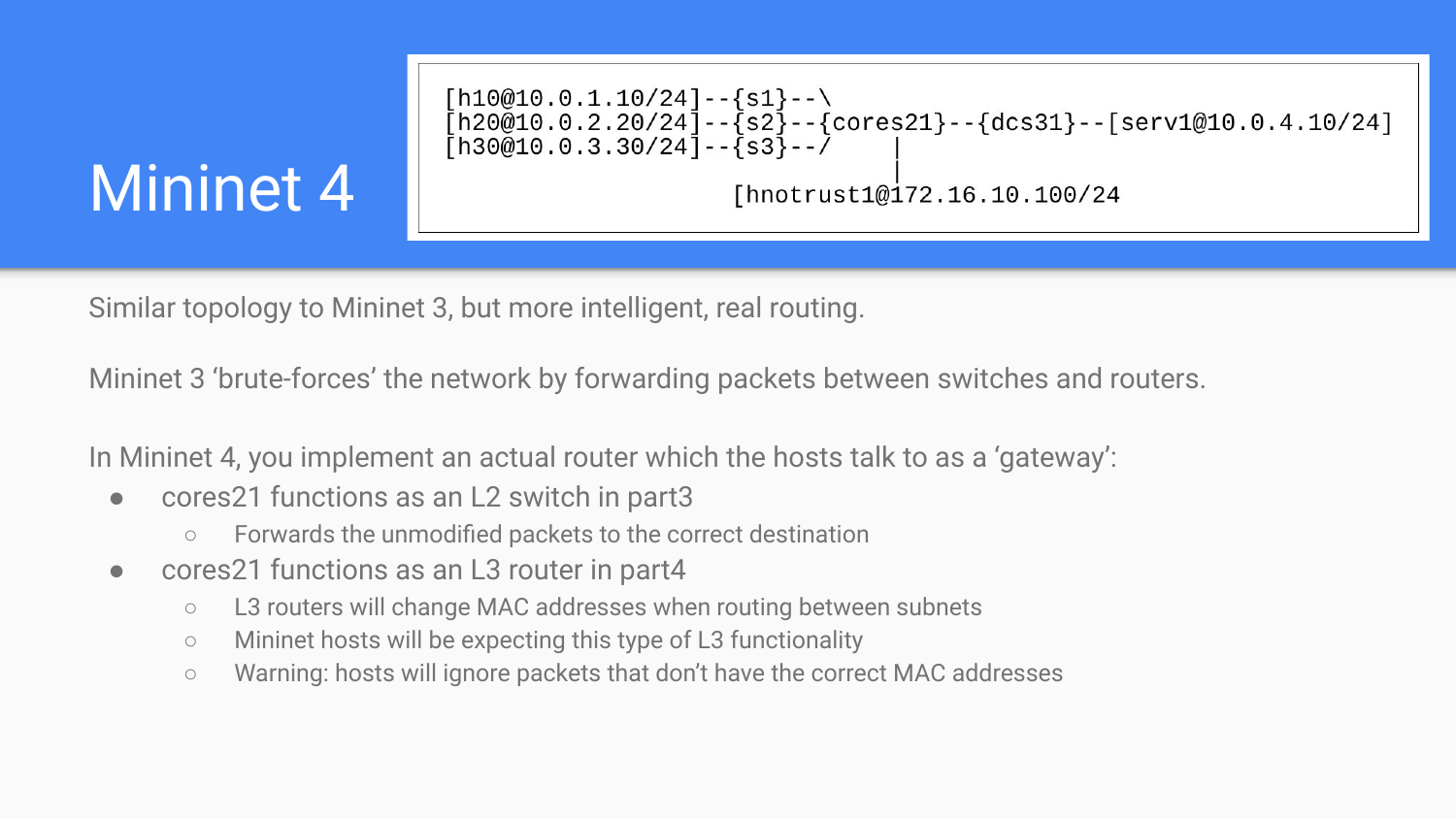[h10@10.0.1.10/24]--{s1}--\<br>[h20@10.0.2.20/24]--{s2}--{cores21}--{dcs31}--[serv1@10.0.4.10/24]  $\lceil h30010.0.3.30/24 \rceil - \{ s3 \} - \sqrt{ s^2 }$ [hnotrust1@172.16.10.100/24

The Mininet 4 Gateway needs to do the following:

- 1. Proxy ARP messages for destinations that are outside the local subnet by responding with the gateway's MAC address (arbitrarily chosen by you in OpenFlow controller software).
	- a. ARP Request messages should be sent to OpenFlow controller's Handle\_PacketIn method
	- b. The OpenFlow controller should then generate an ARP reply telling the host to use the gateway's address for packets destined to that subnet
	- c. Now when the host tries to reach that subnet, it will direct its messages to the gateway's MAC address.
- 2. Learn host IP's from the received ARP messages/broadcasts
	- a. Hosts broadcast 'whohas' ARP requests containing the host's own IP address and MAC address
	- b. The gateway learns the IP's from requests and replies to them with its own MAC.
	- c. It can install rules that match based on 'destination address' here
	- d. Note that communication across subnets will not work until the switch has learned both hosts or subnets
	- e. i.e. H10 <-> H20 will not work until both H10 and H20 both individually try to reach each other, teaching the gateway their IP address and port.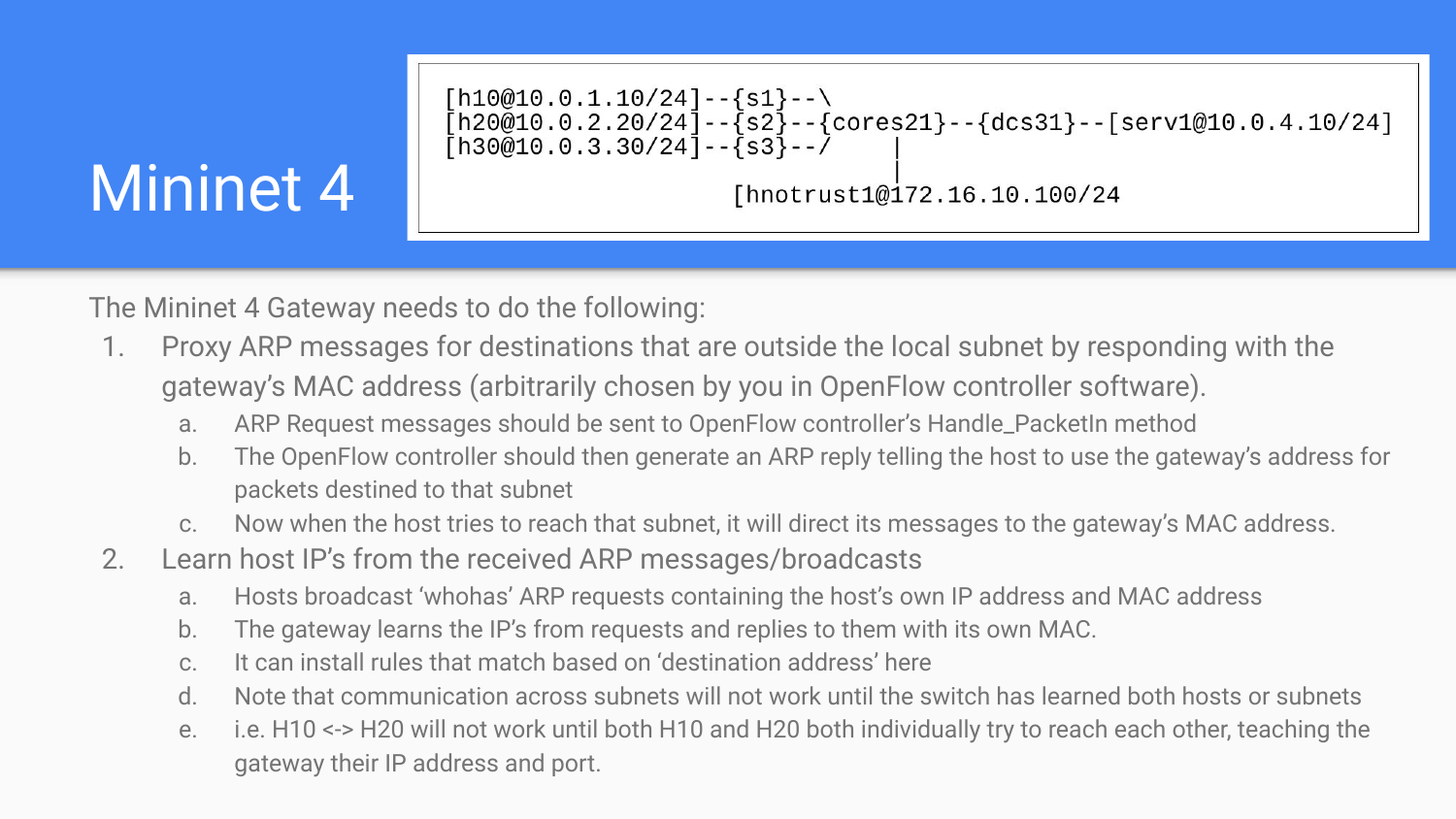```
[h10@10.0.1.10/24]--{s1}--\<br>[h20@10.0.2.20/24]--{s2}--{cores21}--{dcs31}--[serv1@10.0.4.10/24]
\lceil h30010.0.3.30/24 \rceil - \{ s3 \} - \sqrt{ s^2 }[hnotrust1@172.16.10.100/24
```
The Mininet 4 Gateway needs to do the following:

- 3. Route IP packets across subnets
- Will need to change the Source and Destination MAC addresses
- For Incoming IP packets to the gateway
	- Source MAC is the original host that sent the packets
	- Destination MAC is the gateway
		- Packet's destination IP address is the actual destination host
		- The packet's destination MAC address is the gateway
- Outgoing IP packets from gateway
	- Source MAC is the gateway
	- $\circ$  Destination MAC is the MAC address associated with destination IP
		- Hint: ofp\_flow\_mod actions: of.ofp\_action\_dl\_addr